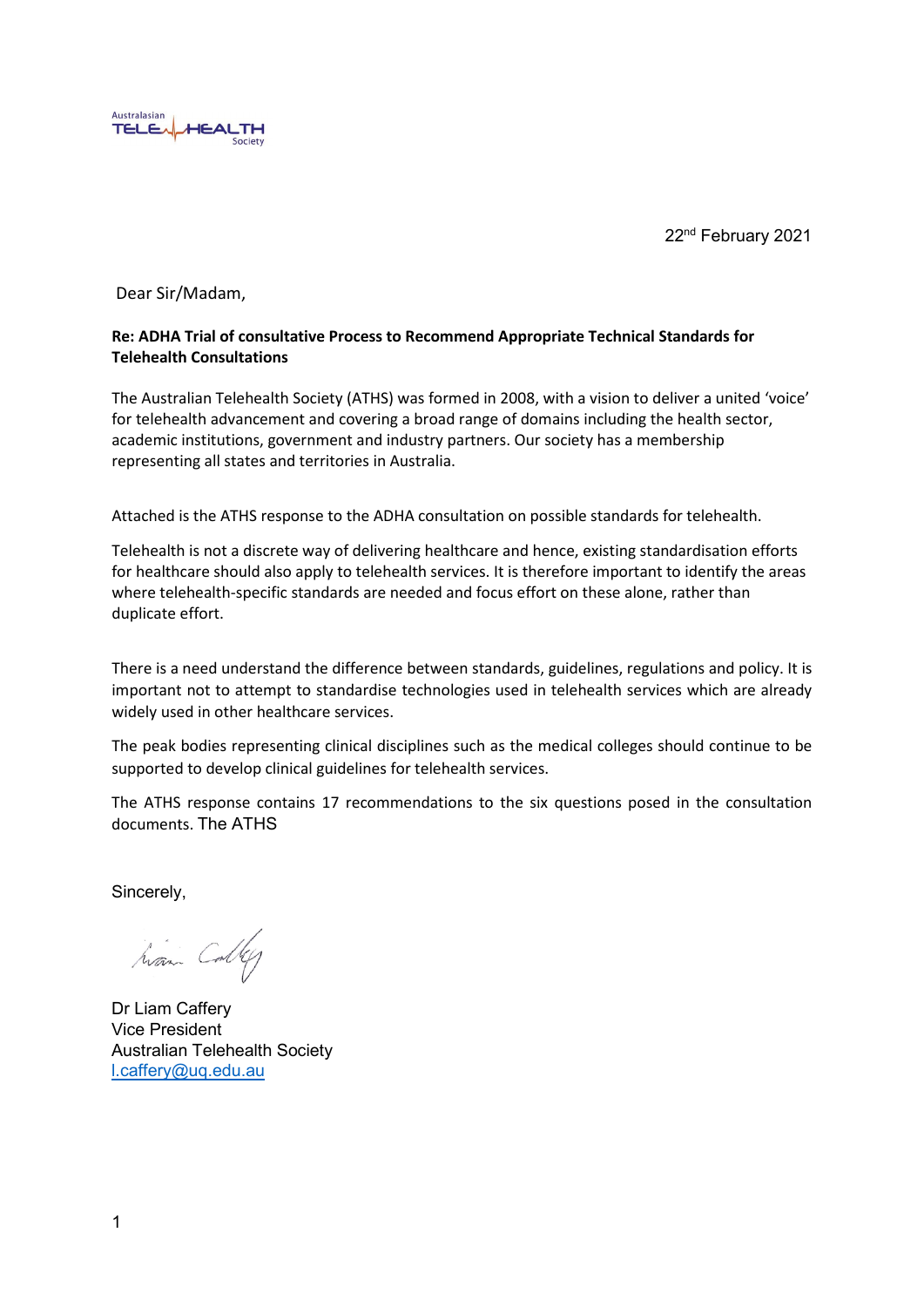# **AUSTRALIAN TELEHEALTH SOCIETY RESPONSE TO ADHA CONSULTATION ON STANDARDS, FEBRUARY 2021**

This response references the following documents provided by the ADHA Trial of Consultative Process to Recommend Appropriate Technical Standards for Telehealth:

- 1) Stage 2 consultation document February 2021, Introduction and background
- 2) Technical Standards to Categories Mapping for Consultation and Feedback
- 3) Feedback Form

Copyright Australian Telehealth Society 2021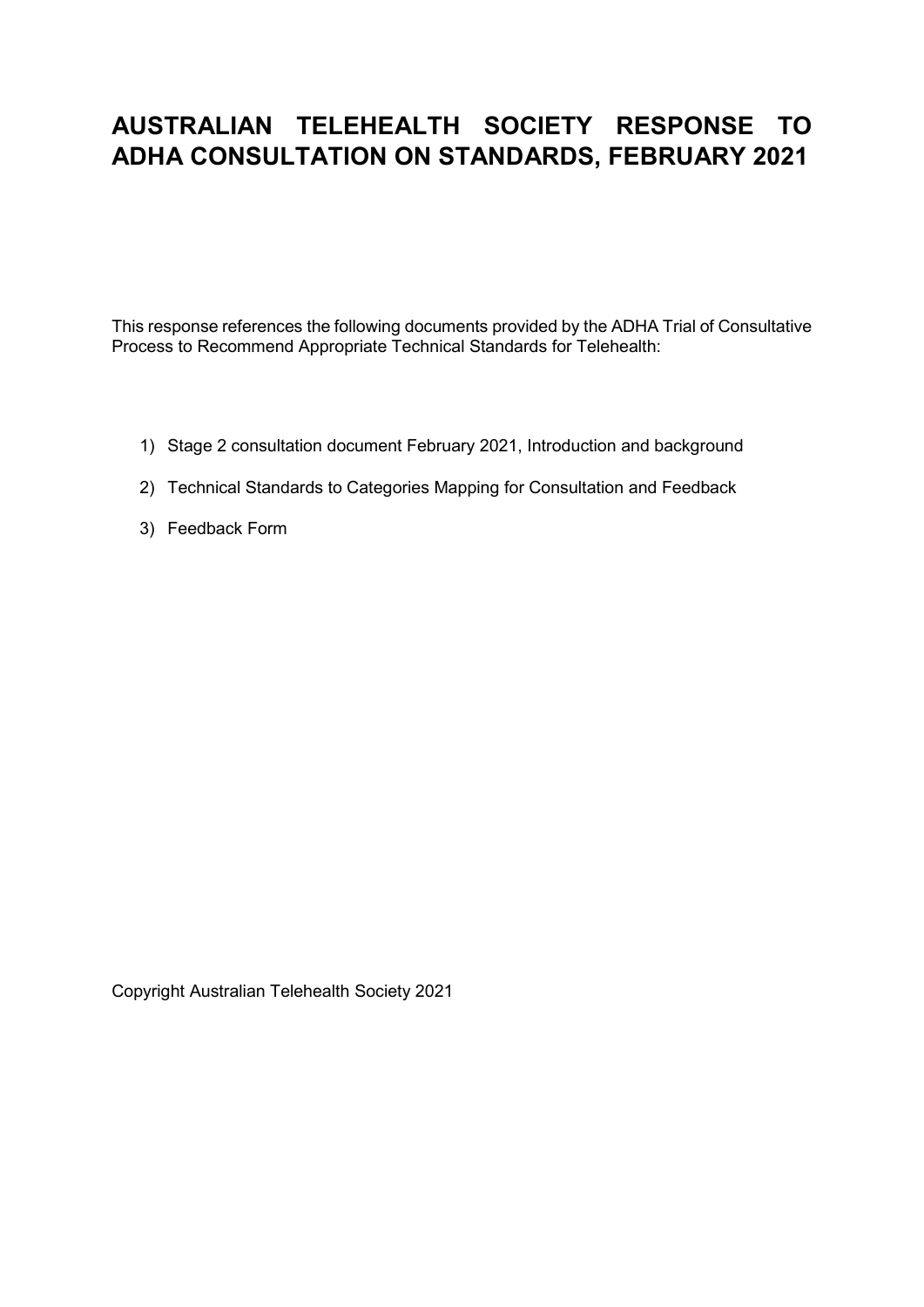# **CONTENTS**

| AUSTRALIAN TELEHEALTH SOCIETY RESPONSE TO ADHA CONSULTATION ON                             |
|--------------------------------------------------------------------------------------------|
|                                                                                            |
| Question 1: What do you think of the 9 key themes from the stage 1 consultation in Nov/Dec |
| Question 2: What do you think of the 5 proposals listed on pages 3 and 4 of the paper?4    |
| Question 3. Technical standards to categories mapping for consideration and comments. 5    |
| Question 4: Please consider the list of categories for future consideration of recommended |
| Question 5: Please review the future focus set of desirable capabilities and features 7    |
| Question 6: We would very much value your feedback on the process to date? 9               |
|                                                                                            |
| Appendix 2: Risk management for telehealth services and technologies 12                    |
| Bibliography of guidelines and standards relevant to telehealth services 13                |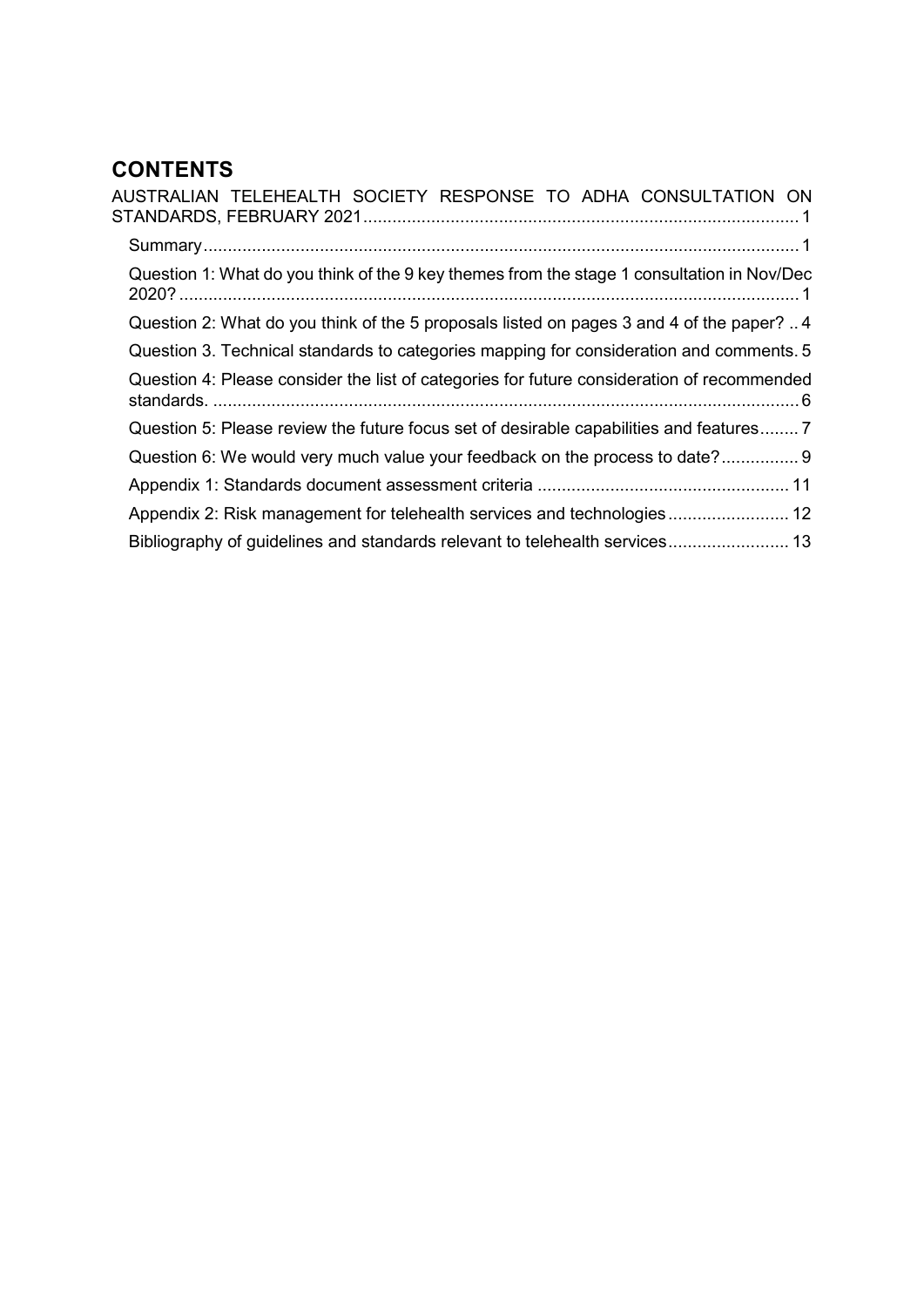# <span id="page-3-0"></span>**AUSTRALIAN TELEHEALTH SOCIETY RESPONSE TO ADHA CONSULTATION ON STANDARDS, FEBRUARY 2021**

# <span id="page-3-1"></span>**Summary**

Telehealth is not a discrete way of delivering healthcare and hence, existing standardisation efforts for healthcare should also apply to telehealth services. It is therefore important to identify the areas where telehealth-specific standards are needed and focus effort on these alone, rather than duplicate effort.

There is a need understand the difference between standards, guidelines, regulations and policy. It is important not to attempt to standardise technologies used in telehealth services which are already widely used in other healthcare services.

The peak bodies representing clinical disciplines such as the medical colleges should continue to be supported to develop clinical guidelines for telehealth services.

The ATHS response to the ADHA consultation on possible standards for telehealth contains 17 recommendations contained in the responses to the six questions posed in the consultation documents.

# <span id="page-3-2"></span>**Question 1: What do you think of the 9 key themes from the stage 1 consultation in Nov/Dec 2020?**

# **Theme 1: Language is important.**

Telehealth has many meanings. It is important that telehealth should primarily be viewed as a service or a way of delivering health care. A telehealth service is a "healthcare activity supported at a distance by information and communication technology service(s)" (ISO/FDIS 13131). Telehealth services depend on a wide range of standards, guidelines, codes of practice, protocols, which originate from a wide range of industries, including the health sector.

It is important not to restrict discussion on telehealth services to the item numbers in the Medicare Benefits Schedule which provide rebates for the use of audio (telephone) and video supported consultations in Australia. Many other technology modalities support healthcare activities performed at a distance.

**Recommendation 1**. The ATHS recommends that a single definition of telehealth is used for this project and that the definition emphasises that telehealth is a mode of service using multiple technologies.

The use of term standards is often used synonymously for product codes, terminologies, testing regulations, service charters, process definitions and management systems. (See ISO/IEC GUIDE 2:2004 Standardization and related activities — General vocabulary). Note that a 'technology' or 'technical' standard is not defined at the international level but is instead covered by the above categories of standards.

**Recommendation 2**. The ATHS recommends that use of the term "standards" be restricted to documents published by Standards Australia, or the International Standards Organization and for healthcare services by the Australian Safety and Quality Commission. Other documents should be described as guidelines, regulations or specifications as appropriate.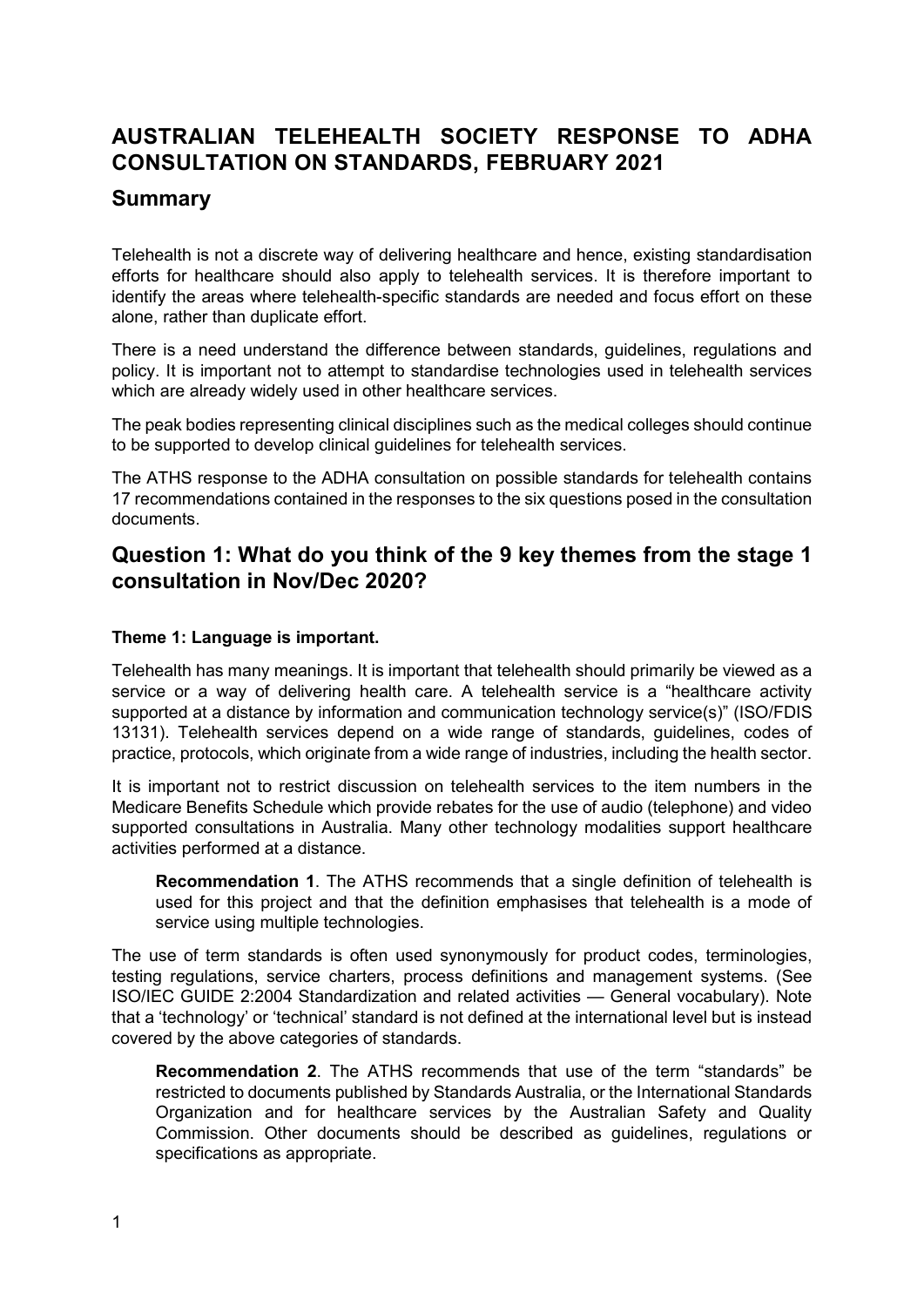## **Theme 2: Avoiding duplication**

Given the wide range of technologies, clinical applications, organisational contexts, and patient situations the potential for overlap and over-specification is immense. It should be noted that codification of processes and practices for the broader health care delivery is likely to be more mature than those used when healthcare activities are supported at a distance and efforts should be concentrated on extending the applicability of existing codes The best way to avoid duplication is to improve awareness of existing resources.

**Recommendation 3**. The ATHS recommends that the scope of work for this project is limited to recommending where existing processes and practices require modification in order to avoid duplication of effort.

# **Theme 3: Supporting consumer experience**

Standards and best practice guides for consumer services can be drawn from outside the health sector. Duplication or re-invention of best practice should be avoided. The consumer experience is important. While supporting the intent of supporting a person-centred approach to healthcare the ATHS is of the view that person-centred healthcare will be driven in the first instance by reform of the healthcare system, rather than standards or guidelines.

## **Theme 4: Supporting a broad range of health professionals and services**

The ATHS agrees that the diverse needs of health professionals and services need to be broadly supported. A risk-based approach to developing performance outcomes for telehealth service is best able to meet these needs. (see Appendix 2)

**Recommendation 4**. The ATHS recommends that needs of health professionals and services are best served by encouraging the use of a risk-based approach to developing performance outcomes which can be applied within and by each speciality or area of healthcare.

## **Theme 5: Future proofing and flexibility**

This paragraph on future proofing and flexibility conflates many issues that should be independently considered. An increasing range of guidelines are already becoming available for new areas of healthcare activity. In order to support future proofing and flexibility, it is a rule of standardisation that, wherever possible, requirements should be performance based (i.e. defined by required outputs) rather than being prescriptive or design based (i.e. specifying how the product/service is to be constructed/delivered). This is to allow innovation and support a diversity of solutions and marketplaces (See ISO/IEC 17007:2009 Conformity assessment — Guidance for drafting normative documents suitable for use for conformity assessment).

**Recommendation 5**. The ATHS recommends that performance-based guidelines based on safety and quality objectives will encourage innovation.

**Recommendation 6**. The ATHS recommends that to ensure future proofing and flexibility, periodic review of standards and guidelines should be encouraged

**Recommendation 7**. The ATHS recommends that to support future proofing and flexibility, the application of standards and guidelines should be separated from conformance activities. The two domains are very different (See ISO/IEC 17007).

## **Theme 6: Integration and interoperability**

Integration and interoperability is important is certain contexts, services and business scenarios, but is not required in the same form in every situation. The form integration and interoperability takes is achieved through design practices. Interoperability requires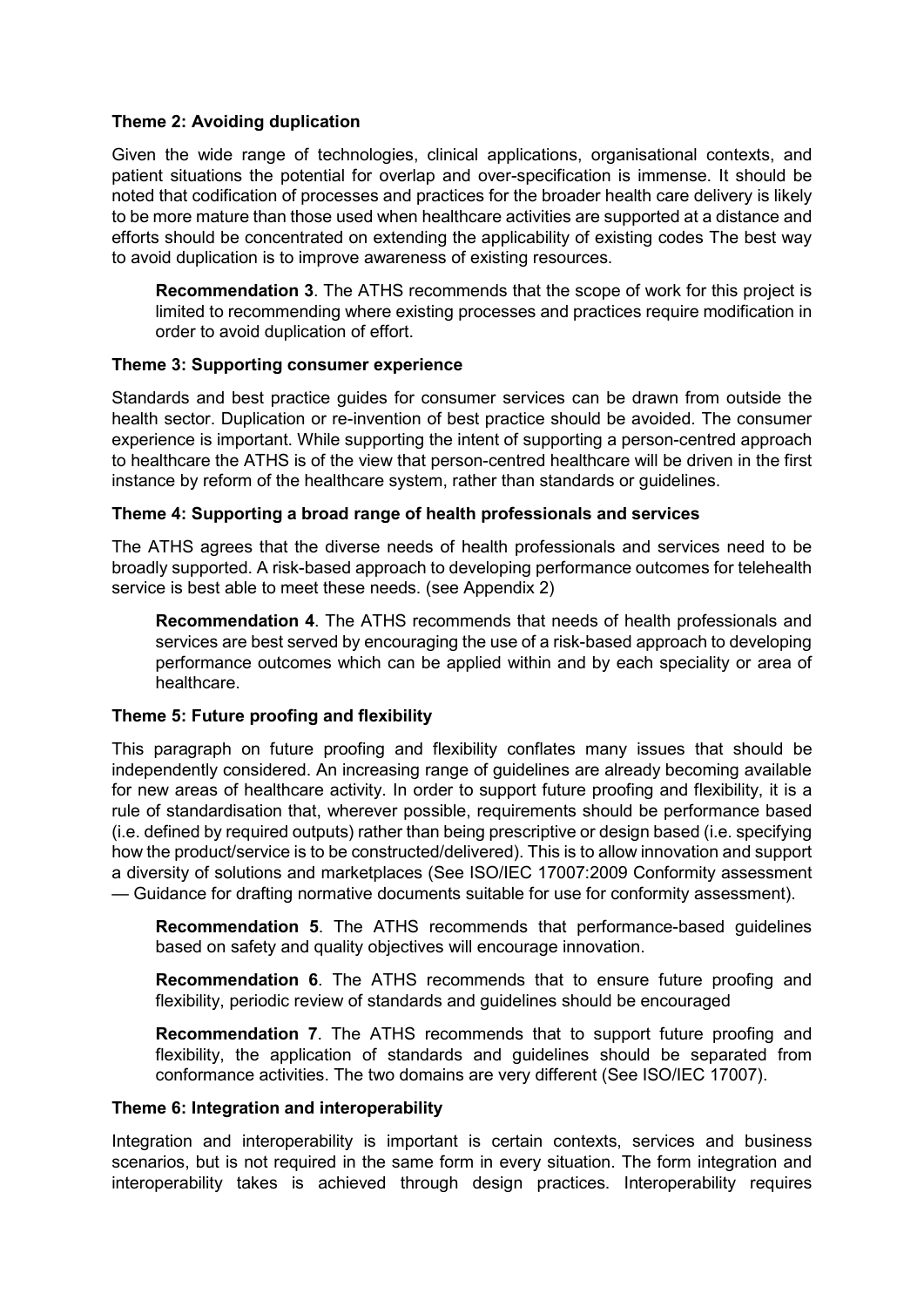appropriate agreement on the many aspects, including business processes, terminology, and specifications for communications and interfaces between systems. It should be noted that there is a considerable body of international work, to which Australia has contributed to develop specification that health organisations and vendors of products and service can adopt.

# **Theme 7: Supporting multiparty telehealth consultations**

Multiparty healthcare activities depend on the design of technology for integration and interoperability and the availability of commercial connectivity services. Multi-party video or audio consultations are just one example where audio conferencing and video conferencing services are already available. Common specifications and services are available for many technology modalities to support the exchange healthcare information. However, the use of technologies for shared care are very dependent on organisational business needs, scope of service and models of care.

**Recommendation 8.** The ATHS recommends that standardisation of multi-party "telehealth" (video) consultations are not an immediate priority.

# **Theme 8: Need for complimentary clinical standards across digital health**

A wide range of clinical guidelines and more generic guidelines for telehealth services already exist. See the ATHS website http://www.aths.org.au/resources/.

**Recommendation 9.** The ATHS recommends that further work on clinical guidelines should complement existing guidelines and not override existing guidelines.

## **Theme 9: Creating and maintaining a national standards governance framework for digital health**

In 2011, the Australian Government provided resources to a number of organisations to develop guidelines for telehealth services. These guidelines are still in existence, are useful and some have been updated.

**Recommendation 10.** The ATHS recommends that the most appropriate roles for government agencies are:

- a) Department of Health should resource, where a need is identified by a health organisation, the development of additional guidelines for the use of telehealth services in healthcare.
- b) Australian Commission on Safety and Quality in Health Care should be asked to consult throughout the health sector as to how existing ACSQH standards should be enhanced to cover healthcare activities performed at a distance.
- c) The Department of Health should resource Standards Australia to develop Australian implementation guidelines which complement ISO/FDIS 13131, Health informatics — Telehealth services — Quality planning guidelines, AS ISO 13131:2017 | Health informatics Telehealth services - Quality planning guidelines and other Australian or international standards.

All the above activities should be undertaken with the maximum transparency to ensure widespread stakeholder engagement, including publicly available repositories, submissions, documented processes, evidence trails and responsive communications with stakeholders.

## **Observations on outcomes from January discussions with the ADHA project**

The key issue is not the embedding of telehealth services in the Australian digital health landscape but is instead how to embed support of healthcare at a distance within the Australian healthcare system. In this context, the ATHS notes that telehealth services employ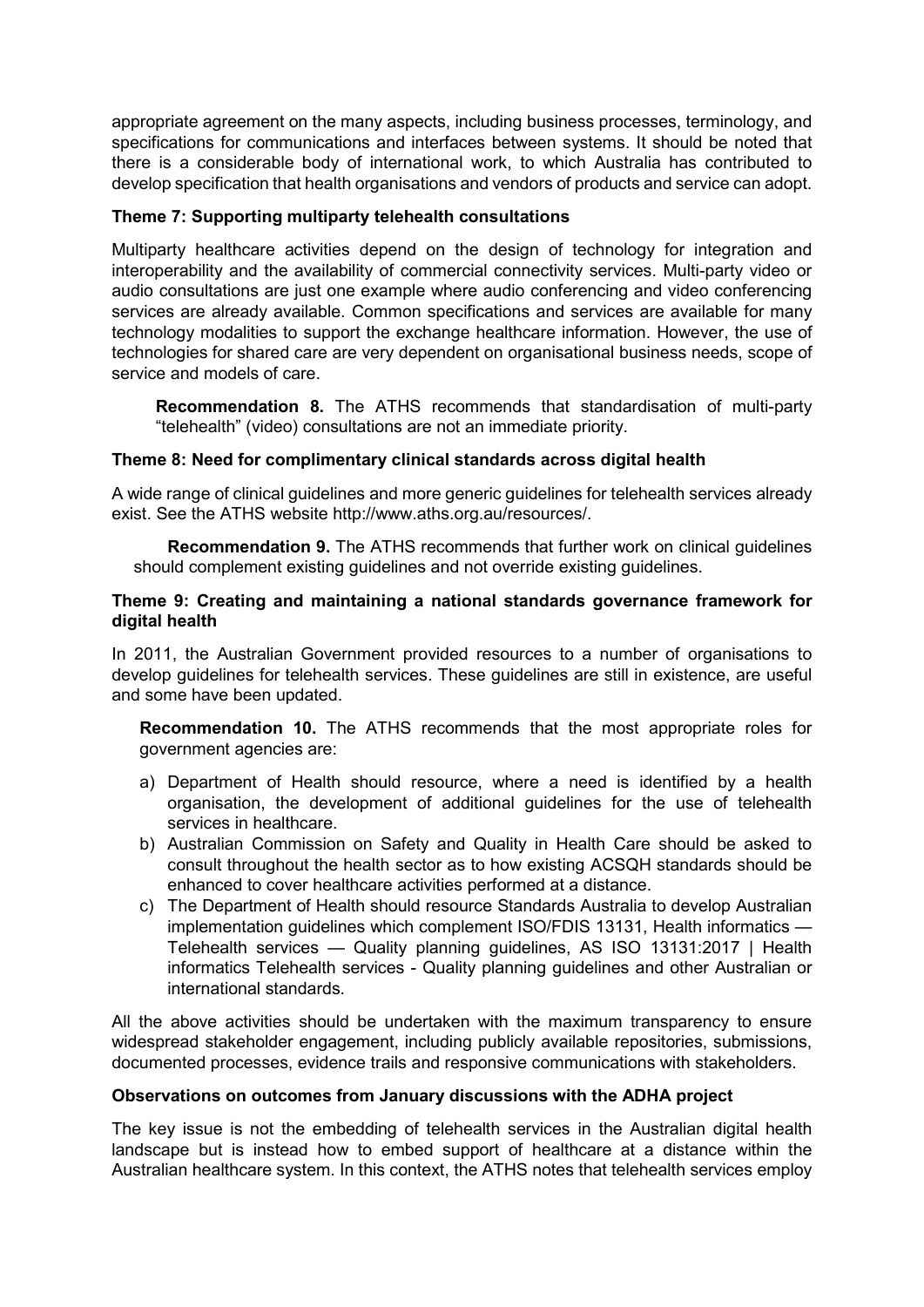multiple technologies. Integration of these technologies to meet specific health service needs will always be a challenge. Similarly, exchanging information across health services will remain difficult. Progress on resolving these issues will require changes in models of care to support of healthcare at a distance and improvements in the technical interoperability of information systems.

On the question of video and telephone consultations, intuitively some health care activities would seem to have the potential to benefit more from the use of video instead of audio communications. However, there is no real evidence that different modalities of telehealth services, video, audio, remote monitoring, online interactions, messaging etc., produce different health outcomes for the management of similar conditions.

**Recommendation 11.** The ATHS recommends that within the current Australian health system, rather than prioritising one modality (e.g. video) over another for regulation and MBS funding, that funding be made available to improve infrastructure, infostructure training and education for use of telehealth services including use of video modalities.

Some other important issues are:

- Technology needs to be widely available. How do patients and carers access telehealth services if they don't have devices or reliable, equitable access to the network infrastructure.
- Design of technology based services should support workflows which include the needs of the patient, the clinician, the organisation, and the funder.
- Technology needs to be easy to use. Doctors have not always embraced the more complex technologies. No one solution may fit all needs, for instance, sometimes Zoom and FaceTime are what works best for the clinician and the patient
- Clinicians need support to develop competence and confidence in technologies.
- Services and technologies should support interactions between clinicians without a patient consultation taking place.

# <span id="page-6-0"></span>**Question 2: What do you think of the 5 proposals listed on pages 3 and 4 of the paper?**

# **Q 2(a) Are there additional Categories to the 5 listed on page 3 that you believe should form part of the initial focus for recommended technical IT telehealth standards?**

The ADHA project has proposed an initial focus for recommended technical IT telehealth standards on security, privacy compliance, interoperability and integration and audit trails. For each of these categories ISO/FDIS 13131 provides quality objectives and procedures for telehealth services

**Recommendation 12.** The ATHS recommends an additional foundation category for the safety and quality of telehealth services. (see Recommendation 11).

#### **Q 2(b) Do you support the concept of developing and maintaining a list of future focus desirable capabilities and features?**

A future focus list desirable capabilities and features should be led by healthcare needs rather than a technology wish list. The desirable capabilities may be context, profession, and organisation specific. For instance, the requirements of rural and remote may be different to metropolitan contexts.

**Recommendation 13.** The ATHS recommends that identification of desirable capabilities and features for technologies and services supporting healthcare at a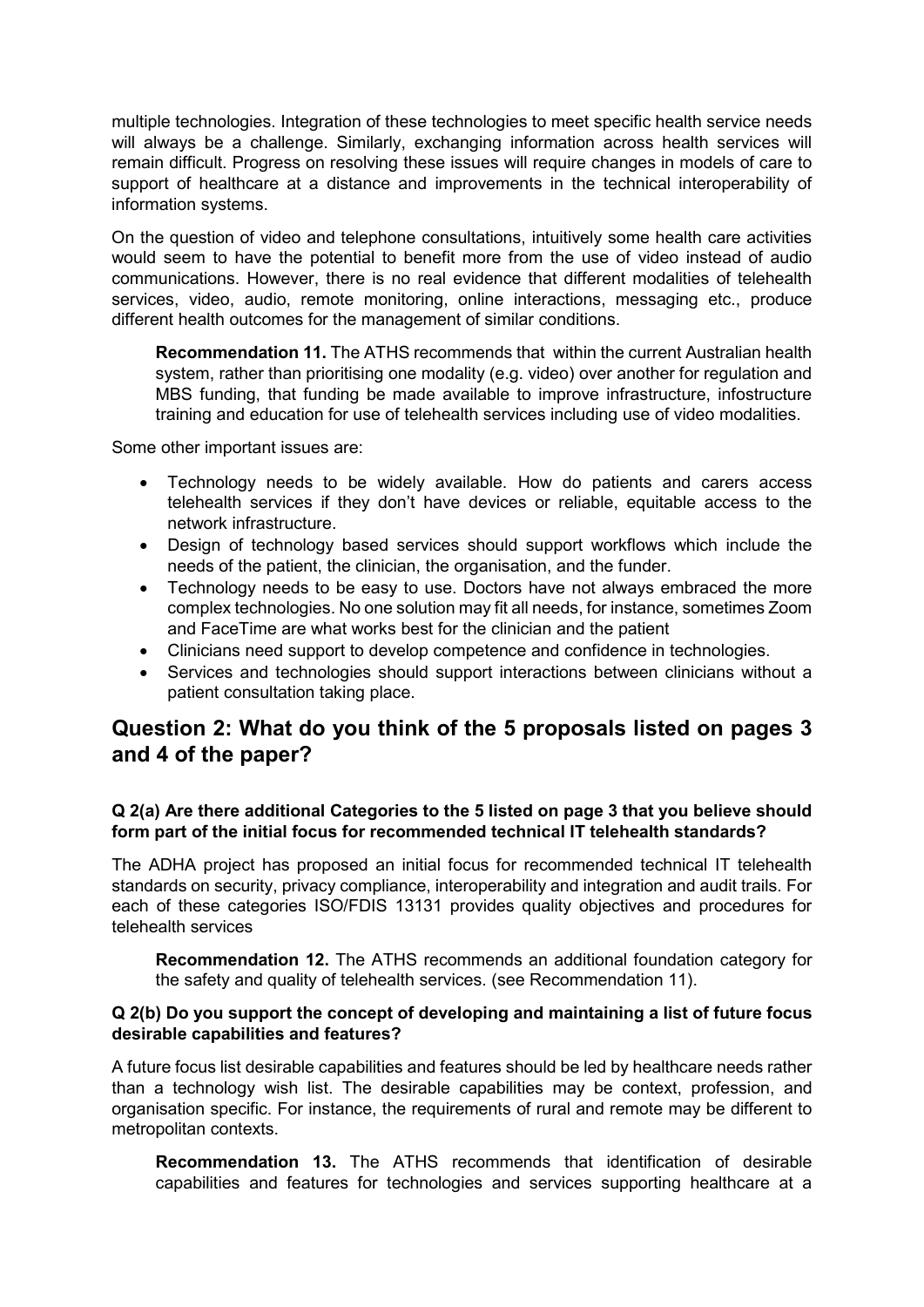distance should be undertaken under governance mechanisms that ensure maximum transparency to ensure widespread stakeholder engagement, including publicly available repositories, submissions, documented processes, evidence trails and responsive communications with stakeholders.

**Q 2(c) While clinical standards are not within the Project scope, do you support a recommendation from the Project for requesting the Australian Commission on Safety Quality in Health Care to develop comprehensive Australian Telehealth Clinical Standards?**

**Recommendation 14.** The ATHS recommends that the Department of Health continues to support professional bodies to develop clinical guidelines for telehealth services where healthcare activities are performed at a distance.

#### **Q 2(d) Do you support the Australian Privacy Commissioner developing guidance on compliance with the Australian Privacy Principles when using telehealth**

**Recommendation 15.** The ATHS recommends the OAIC Guide to health privacy https://www.oaic.gov.au/privacy/guidance-and-advice/guide-to-health-privacy/ be extended to include telehealth content as opposed to developing a separate guidance. This approach recognises that many transactions for in-person and telehealth are similar and further, it supports integrating telehealth as a service for delivering health care.

# <span id="page-7-0"></span>**Question 3. Technical standards to categories mapping for consideration and comments**

A wide range of international and national standards can support telehealth services. Some of these are listed in the Bibliography to this response. The applicability of standards or sections within standards should be assessed for the degree to which they support the quality objectives of each type of telehealth service. We expect that quality objectives and suitable standards or quidelines will vary according to the type of health organisation, speciality and the overall context for the healthcare provider and recipient of healthcare. For an example of this issue, see the Australian College of Rural and Remote Medicine. (2018). ACRRM position statement on defining safe and quality, available online at: [https://www.acrrm.org.au/docs/default-source/all-files/quality-safety-for-rg-care-in-rural](https://www.acrrm.org.au/docs/default-source/all-files/quality-safety-for-rg-care-in-rural-remote-position-statement.pdf?sfvrsn=53ba09ac_6)[remote-position-statement.pdf?sfvrsn=53ba09ac\\_6](https://www.acrrm.org.au/docs/default-source/all-files/quality-safety-for-rg-care-in-rural-remote-position-statement.pdf?sfvrsn=53ba09ac_6)

The overarching quality objectives for each of the proposed foundation categories are contained in AS ISO 13131:2017, which is being updated to a full international standard ISO FDIS 13131 Health informatics — Telehealth services — Quality planning guidelines. ISO/FDIS 13131 provides quality objectives and procedures for telehealth services. The standard covers quality management, risk management, financial management, service planning, human resources planning, care planning, responsibilities, facilities management, technology management and information management.

- For *security and privacy* compliance, Clause 14 in ISO FDIS 13131 provides quality objectives and procedures.
- For *interoperability*, Clause 13 in ISO FDIS 13131 provides quality objectives and procedures. The ATHS also recommends that business and technical architectures for the most common use cases of telehealth services for be developed
- For *integration* of systems and information, Clauses 13 and 14 in ISO FDIS 13131 provides quality objectives and procedures.
- For *audit trails*, Clauses 11 and 14 in ISO FDIS 13131 provides quality objectives and procedures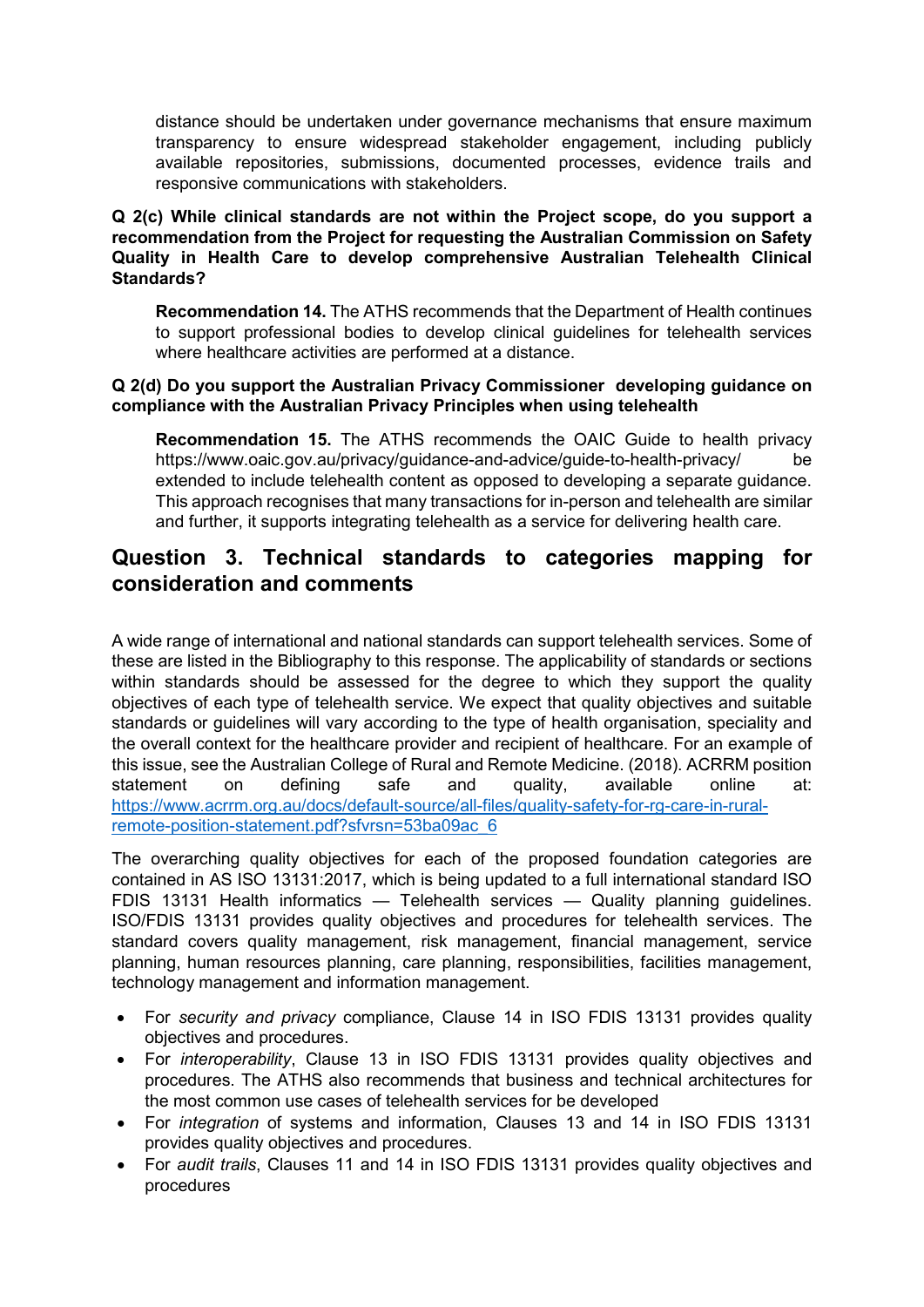**Recommendation 16.** The ATHS recommends that for each foundation category the overarching quality objectives for each of the proposed foundation categories contained in AS ISO 13131:2017 and the selection criteria listed in APPENDIX 1: Standards Document Assessment Criteria, be applied when selecting standards that may assist in meeting the relevant quality objectives.

# <span id="page-8-0"></span>**Question 4: Please consider the list of categories for future consideration of recommended standards.**

# **Video and Audio Quality of Consultations**

Healthcare providers conducting a telehealth consultation should assess the quality of all information accessible to them and provided by the healthcare recipient, including image, video and audio information to ensure it is fit for clinical purpose. This assessment needs to be based on a risk management process. The outcomes of a risk assessment will depend on clinical judgements and vary across medical discipline, the situation of the care recipient and the contexts within which care is being provided. For instance, the required information quality may vary between different locations, different specialities (e.g. sonography, mental health, dermatology, orthopaedics, out-patient follow-up), and the point at which the information is used in a care session which may extend over several encounters between a person and a health professional. See AS ISO 13131:2017, Clause 14.

## **Consumer Experience**

Standards and best practice guides can be drawn from outside the health sector. Duplication or re-invention of best practice should be avoided. Inclusion of consumer experiences should be part of an organisation's quality plan. See AS ISO 13131:2017, Clause 6.

## **Technical Infrastructure**

Healthcare organisations must design telehealth services to be delivered over a variety of technical infrastructure. Improving access to and use of technical infrastructures is a political, policy, strategic and regulatory and funding problem. Standardisation of technical infrastructure lies outside of the health sector domain. However, it may be useful for the health sector to lobby for certain infrastructure features such as low latency communications networks, or the ability to form meaningful service level agreements with infrastructure service providers which better support the needs of healthcare. See AS ISO 13131:2017, Clause 13 and ISO/IEC 20000, Information Technology-Service management.

## **Emergency**

Emergency and adverse event management is the responsibly of health professionals and health organisations. Guidelines and protocols for this area are already included in many clinical guidelines and protocols. See AS ISO 13131:2017, Clauses 10.

# **Documentation of Consultation and Outcomes**

The responsibility for documentation of consultations, procedures and clinical outcomes lies with health professionals. The requirements for documentation vary tremendously according to the medical discipline. See AS ISO 13131:2017, Clause 10.

#### **Multi-party Consultation**

The ATHS does not see this as a priority. See response to Theme 7. Also see AS ISO 13131:2017, Clause 10. A greater priority is to fund multi-party remote consultations and develop technologies that support this model of care.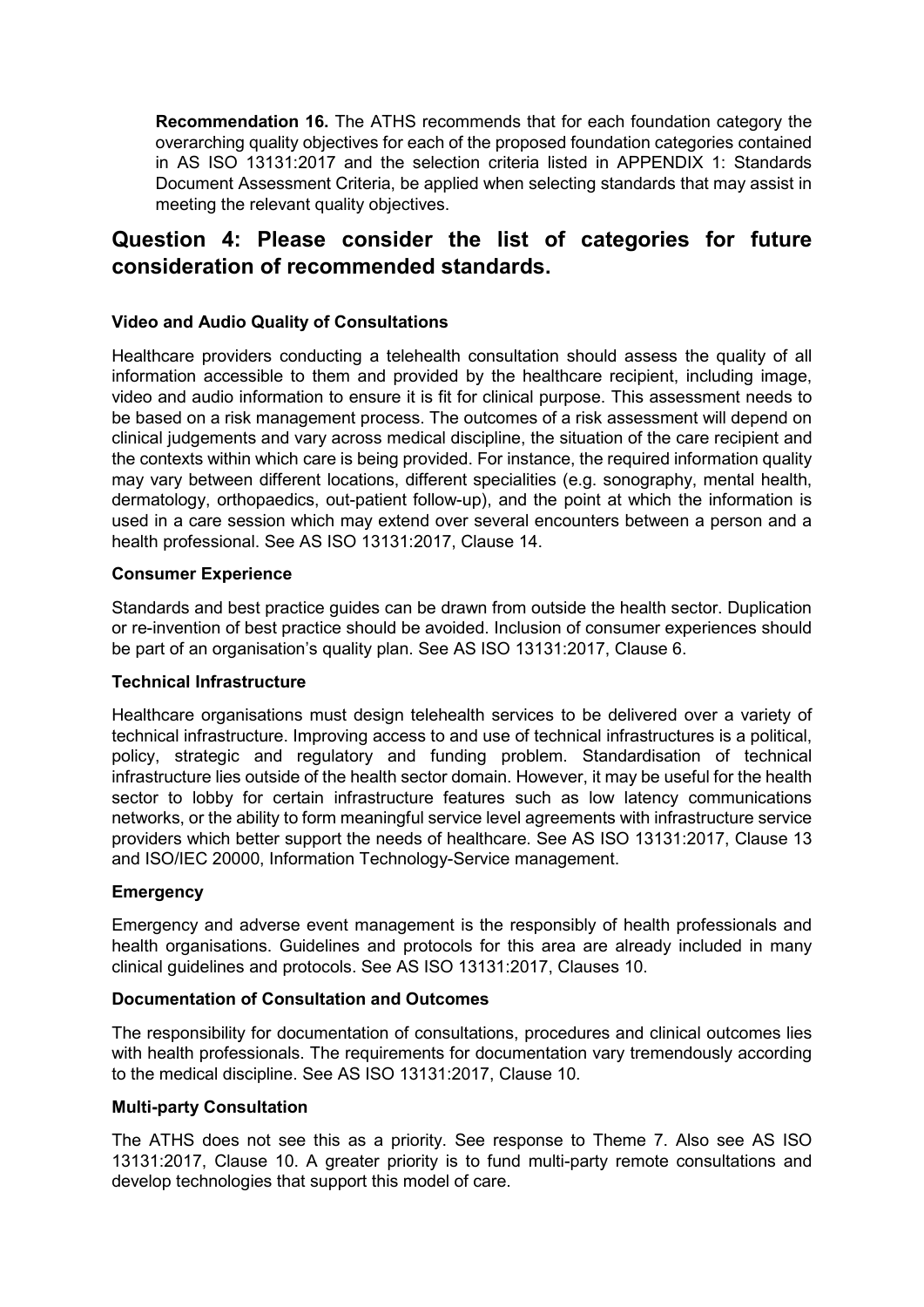# **Communication Tools During Consultations**

A wide range of technologies are readily available to support healthcare activities at a distance. The problem health professionals face is how to integrate these tools into their work practices before, during and after a consultation. The ATHS believes that more attention should be given to designing interoperable technical systems that integrate into work practices and are easy to use in various healthcare contexts and workflows.

#### **Use of Other Devices and Tools**

There are current standardisation efforts for use of consumer orientated devices, apps and tools in telehealth services. The ATHS believes that that any work in this area should complement and not duplicate current national and international standardisation efforts.

#### **Training and Support**

Training and support is important and contributes to the quality and safety of telehealth services. However, the ATHS does not see this as a stand-alone area requiring standardisation. See AS ISO 13131:2017, Clauses 9 and 13.

#### **Review and Quality Improvement**

ISO/FDIS 13131 provides quality objectives and procedures for telehealth services. The standard covers quality management, risk management, financial management, service planning, human resources planning, care planning, responsibilities, facilities management, technology management and information management. See Recommendation 11.

## **Q4 Categories for future consideration**

## **Q4 (a) Are there any additional categories you would propose at this stage?**

No

**Q4 (b) Are there any categories listed that you do not believe warrant future consideration of recommended standards at this stage?**

Please refer Recommendation 13.

## **Q4 (c) Which categories do you believe need to have a recommended technical standard determined over the next 2-3 years?**

Given the variety of use cases in healthcare activities, the ATHS does not expect that it will be possible to recommend the use of a single technical standard in any of one the categories listed.

# <span id="page-9-0"></span>**Question 5: Please review the future focus set of desirable capabilities and features**

## **What comments do you have on this list?**

We agree it is important to maintain a focus on the desirable "future state", encouraging the development of enhanced features and capabilities, adopted and adapted over time as appropriate to the needs and sophistication of the participants (both providers and consumers), the clinical situation and the evidence on outcomes, quality, cost effectiveness and participant satisfaction.

In general, the ATHS does not support extensive standardisation of capabilities and features for telehealth services with some exceptions listed in Table 1. The requirements for many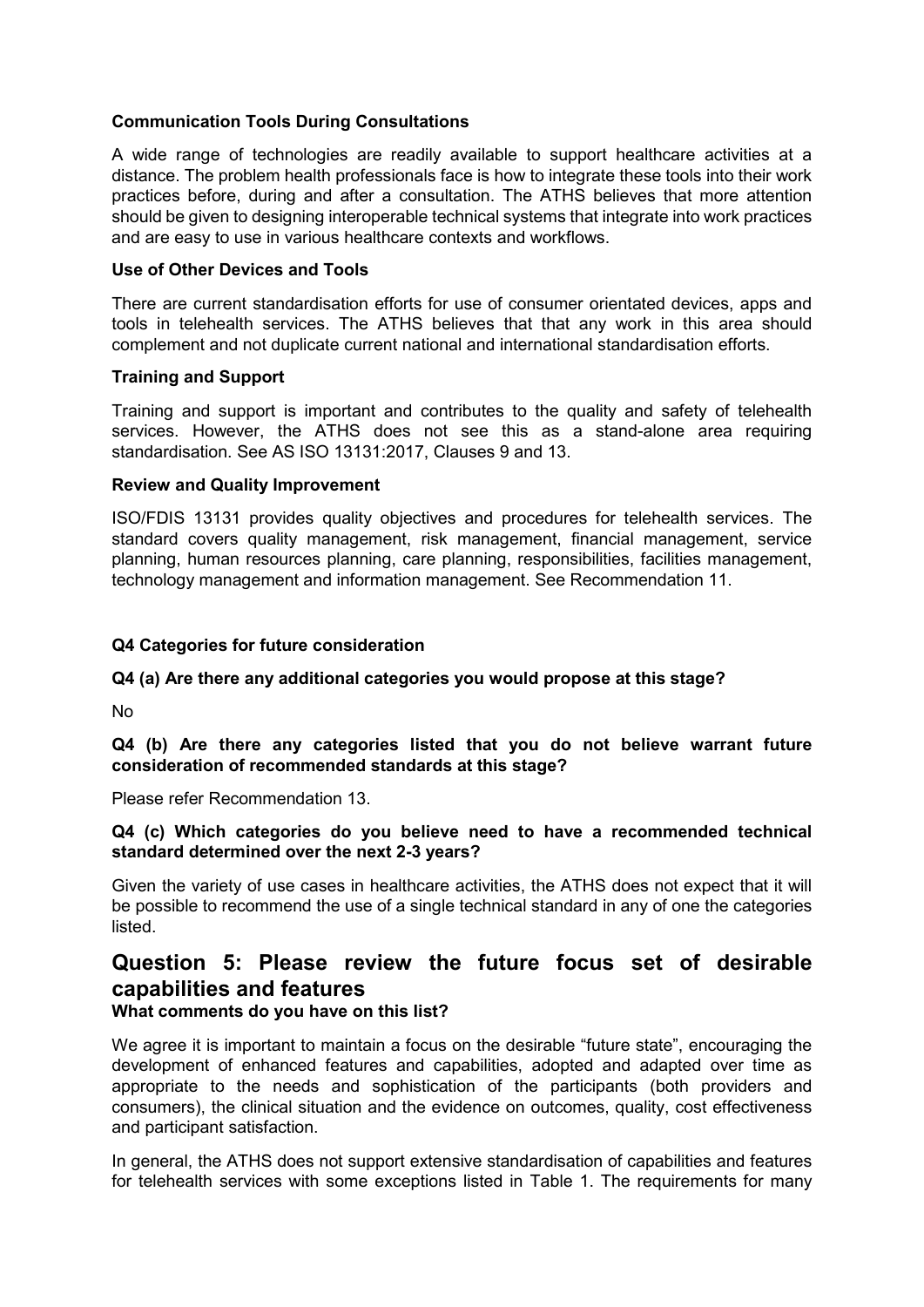capabilities and features vary tremendously across services and the ATHS believes that the industry should be able to innovatively develop solutions to the requirements of organisations and services, without an unnecessary level of standardisation being required. The ATHS believes that as organisations evolve their technical and non-technical capabilities and services some generic requirements may emerge and considered for possible standardisation.

# *Question 5a: Please review list of o***ther desirable capabilities and features**

Our observations about possible future features suggest by the ADHA project are listed below in Table 1. Many of these possible future features are not telehealth-specific and care should be taken not to duplicate work on these being undertaken in the wider healthcare context

| <b>Feature or capability</b>                                 | <b>Comment</b>                                            | <b>Standardise</b>                     |  |
|--------------------------------------------------------------|-----------------------------------------------------------|----------------------------------------|--|
| Online bookings for telehealth consultations                 | This is a feature. Requirements will vary                 | Not at present                         |  |
|                                                              | across organisations and services.                        |                                        |  |
| Secure consultation invitations and links                    | This is a feature. Requirements will vary                 | Not at present                         |  |
| and ability                                                  | across organisations and services.                        |                                        |  |
| Able to import scheduled event into                          | This is a feature. Requirements will vary                 | Not at present                         |  |
| calendar systems                                             | across organisations and services.                        |                                        |  |
| Access management, participant identity                      | This is a current feature of health                       | Not at present                         |  |
| verification and consent                                     | services. Requirements to implement                       |                                        |  |
|                                                              | this feature electronically will vary                     |                                        |  |
|                                                              | across organisations and services. See                    |                                        |  |
|                                                              | AS ISO 13131:2017, Clauses 11 and 14                      |                                        |  |
| Virtual waiting rooms and management                         | This is a feature. Requirements will vary                 | Not at present                         |  |
|                                                              | across organisations and services.                        |                                        |  |
| Multiparty and multipoint consultation (both                 | This is a feature. Requirements will vary                 | Not at present                         |  |
| providers and consumers)                                     | across organisations and services.                        |                                        |  |
| Case conferencing and group video therapy                    | This is a feature. Requirements will vary                 | Not at present                         |  |
|                                                              | across organisations and services.                        |                                        |  |
| Ability to launch a telehealth consultation                  | This is a feature. Requirements will vary                 | Not at present                         |  |
| without scheduled event                                      | across organisations and services.                        |                                        |  |
| Ability to undertake video consultations                     | Universal access to telehealth services                   | Not at present.                        |  |
| across a variety of settings and locations                   | depends on policy, regulatory and                         |                                        |  |
| (including consumer access across devices                    | resource mechanisms which require                         |                                        |  |
| and portals)                                                 | system reform measures                                    |                                        |  |
| Electronic messaging, sharing screens and                    | Electronic<br>standards<br>exist.<br>Some                 | Review the use of                      |  |
| files and bi-directional communication tools                 | between<br>providers<br>messaging<br>is                   | and requirements for                   |  |
| during telehealth consultation                               | available.<br>Other<br>capabilities<br>are                | electronic messaging                   |  |
|                                                              | which<br>features,<br>are<br>device<br>and                | between<br>providers                   |  |
|                                                              | application dependent and not required<br>in all contexts | when sharing care.                     |  |
| with<br>codec-based                                          | Review<br>standards                                       | Not                                    |  |
| Interoperability<br>videoconferencing systems and peripheral | existing<br>and<br>products. This is a feature, which is  | at<br>present.<br>Dependant on results |  |
| devices                                                      | device and application dependent and                      | of review                              |  |
|                                                              | not required in all contexts. See AS ISO                  |                                        |  |
|                                                              | 13131:2017, Clause 13                                     |                                        |  |
| Video quality with audio default options                     | This is a feature, which is device and                    | Not at present.                        |  |
|                                                              | application dependent and not required                    |                                        |  |
|                                                              | in all contexts                                           |                                        |  |
| Access for consumers with special needs                      | This is a feature. Existing guidelines                    | Dependant on results                   |  |
|                                                              | should be reviewed.                                       | of review                              |  |
|                                                              |                                                           |                                        |  |

**Table 1. Observations of the ATHS on possible future features for telehealth services**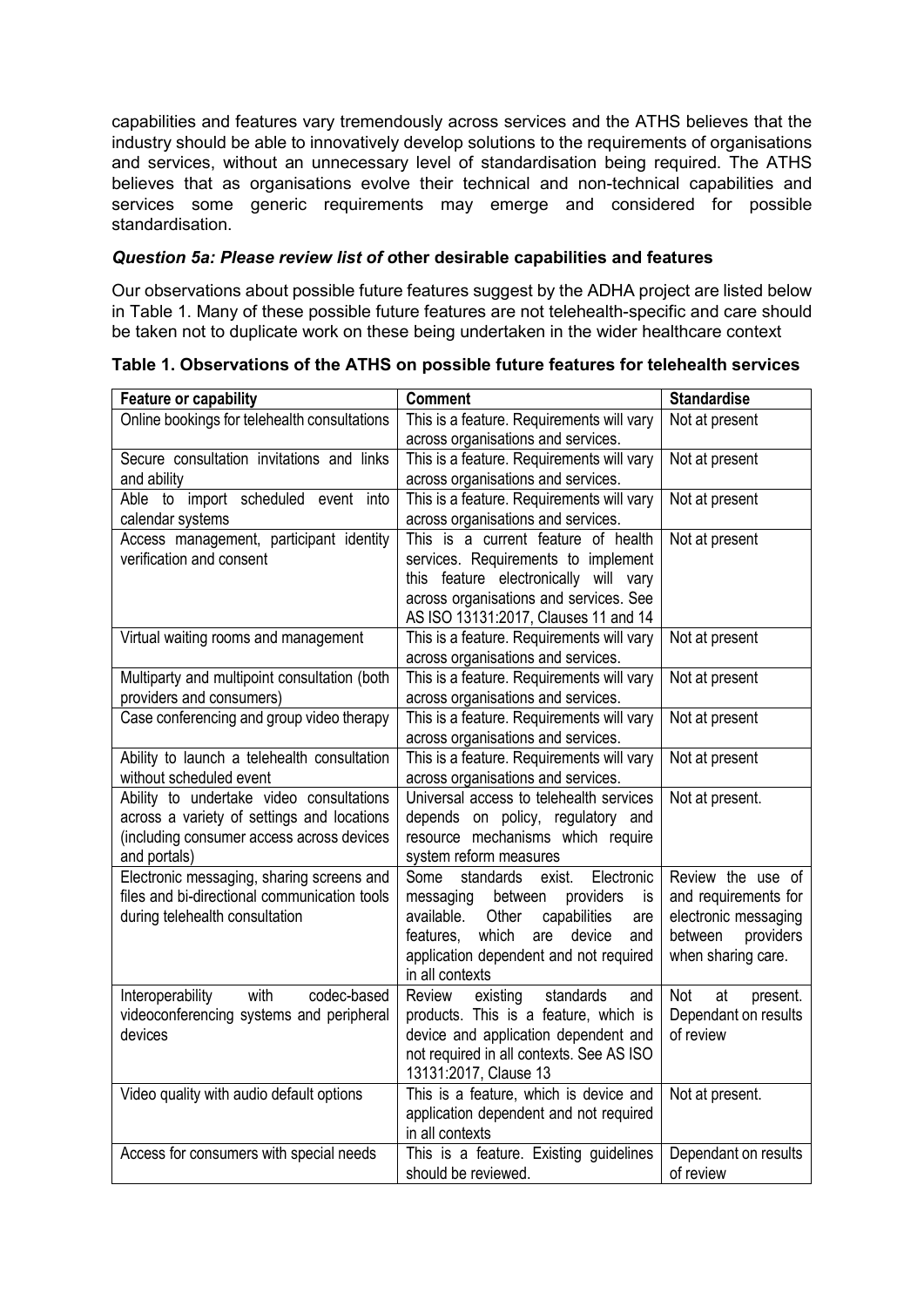| technical<br>during<br>support<br>Access<br>to<br>telehealth consultations                | This would be a service offered by some<br>organisations. It may not be usable in<br>many contexts                                                                  | Not at present.                   |
|-------------------------------------------------------------------------------------------|---------------------------------------------------------------------------------------------------------------------------------------------------------------------|-----------------------------------|
| Use of different audio and video sources<br>during consultation                           | This is a feature, which is device and<br>application dependent and not required<br>in all contexts                                                                 | Not at present                    |
| Use of other digital diagnostic devices and<br>tools                                      | Review existing standards                                                                                                                                           | Dependant on results<br>of review |
| Associated "e services" (e.g. prescribing,<br>referrals, clinician to clinician consults) | Some standards exist. Review. The<br>requirements for many of these services<br>are very dependent on organisational,<br>clinical, regulatory, and funding contexts | Dependant on results<br>of review |
| connectivity<br>System,<br>equipment,<br>and<br>testing                                   | This is already covered by existing<br>guidelines. See AS ISO 13131:2017,<br>Clause 13                                                                              | Not at present                    |
| Development of connectivity with other<br>digital systems and devices through APIs        | Many standards exist in the health<br>sector. Review existing standards                                                                                             | Dependant on results<br>of review |
| exchange, data<br>content<br>Data<br>and<br>terminology standards                         | Many standards exist in the health<br>sector. Review existing standards                                                                                             | Dependant on results<br>of review |
| Recording, back up, recovery and storage<br>management                                    | This is already covered by existing<br>guidelines. See AS ISO 13131:2017,<br>Clause 14                                                                              | Not at present                    |
| telehealth<br>consultation<br>Reporting<br>on<br>outcomes and user satisfaction           | This should be part of a quality plan. See<br>AS ISO 13131:2017, Clause 6                                                                                           | Not at present                    |

# *Question 5b:* **Are there other capabilities and features you would add?**

None

## *Question 5c: What would be your top 3 or 5 desirable capabilities and features that might warrant early attention?*

**Recommendation 17.** The ATHS recommends the following capabilities warrant early attention

- a) Use of and requirements for electronic messaging between providers when sharing care.
- b) Data exchange, data content and terminology standards applicable to shared care
- c) Requirements for access to telehealth services for consumers with special needs
- d) Reliable and equitable access to high quality health care using telehealth services for all, including those disadvantaged through lack of choice, cost, reliability and digital skills.
- e) Development of technologies to facilitate the sharing of devices used to access telehealth services
- f) Funding for telehealth services that employ store and forward or monitoring technologies

# <span id="page-11-0"></span>**Question 6: We would very much value your feedback on the process to date?**

## **Question 6a: What worked well for you?**

The intent of the project is welcomed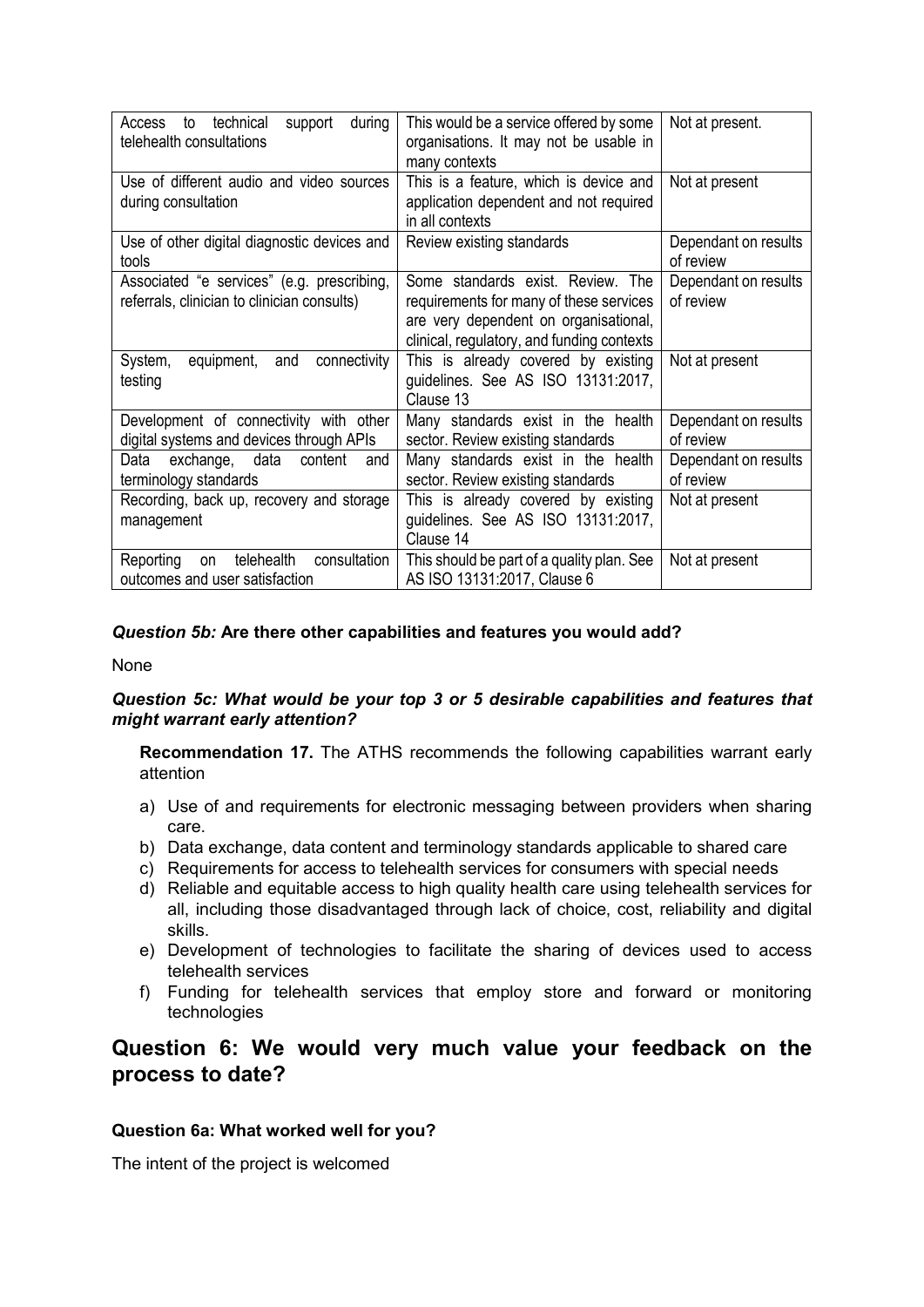## **Question 6b: What did not work at all?**

The structure of the project did not permit participants to access the submissions received by the project. Participants were unable to access information that provided an evidence base for the decisions made by the project. The consultation did not include key organisations with a track record in developing guidelines for telehealth services.

## **Question 6c: How could the process have been undertaken better?**

Development of guidelines should be undertaken with the maximum transparency to ensure widespread and public stakeholder engagement, including publically available repositories, submissions, documented processes, evidence trails and responsive communications with stakeholders.

# *Question 7: Please provide any additional comments here.*

None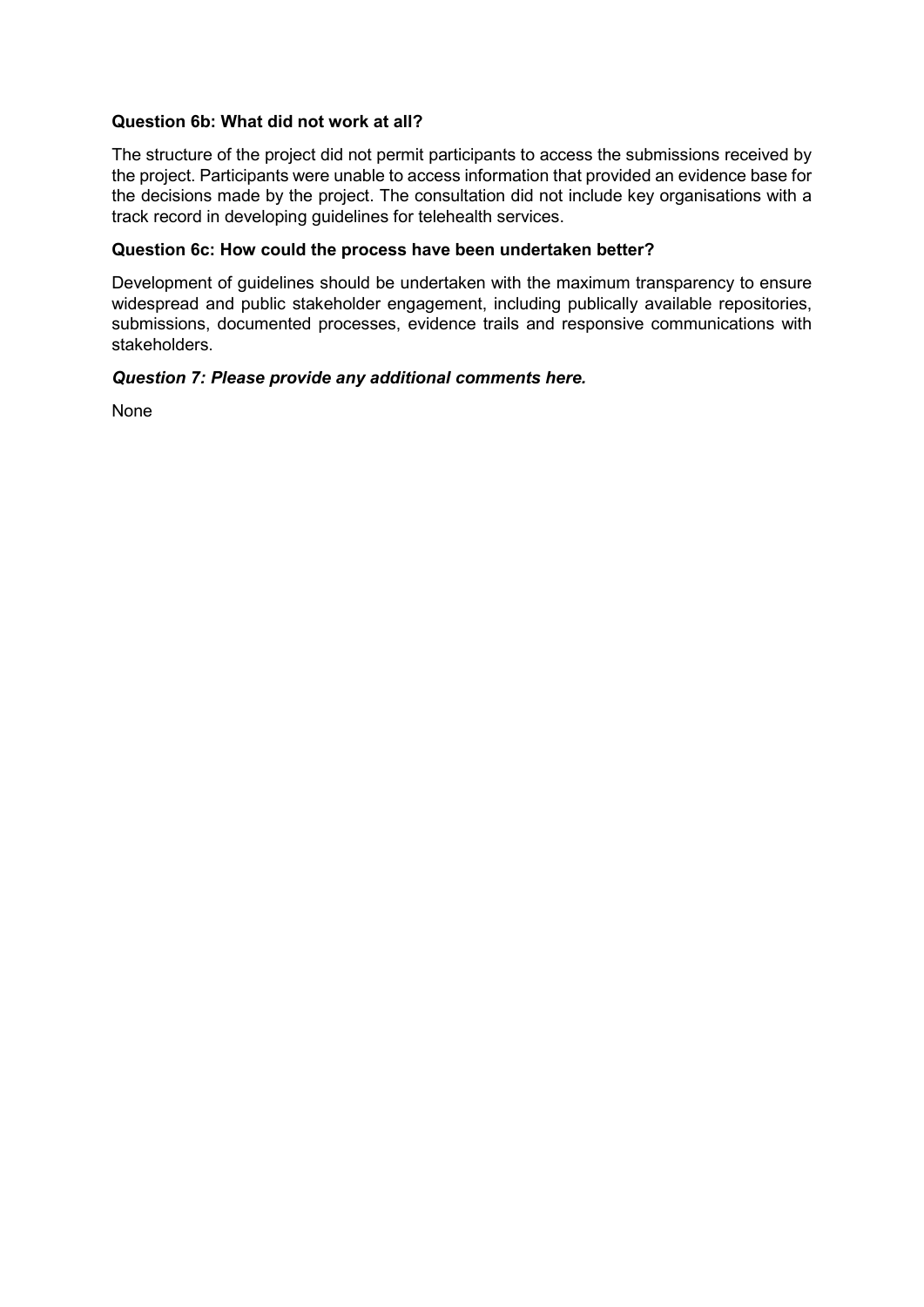# <span id="page-13-0"></span>**Appendix 1: Standards document assessment criteria**

The assessment criteria for potential standards to be used by telehealth services should relate only to the quality and maturity of the standard. Suggested criteria are listed in Table 1.

| #   | <b>Criteria</b>                             | <b>Description</b>                                                                                                                                                                                             |  |  |  |
|-----|---------------------------------------------|----------------------------------------------------------------------------------------------------------------------------------------------------------------------------------------------------------------|--|--|--|
| 1   | Quality of standard (ISO/IEC<br>17007:2009) | The following criteria are fundamental requirements of standards.                                                                                                                                              |  |  |  |
| 1al | Scope of<br>document                        | The scope of each standards document should clearly identify an "object<br>of conformity assessment" - the product or service that is the subject of<br>the standards document.                                |  |  |  |
| 1bl | Clarity                                     | Standards documents should:                                                                                                                                                                                    |  |  |  |
|     |                                             | clearly specify each relevant characteristic needing to be<br>standardized as a separate normative requirement - in a<br>separate sentence (or list item) to facilitate reference                              |  |  |  |
|     |                                             | be divided into distinct, consistent and easily identifiable<br>$\bullet$<br>sections,                                                                                                                         |  |  |  |
|     |                                             | use direct, precise, objective, logical language, to enable<br>accurate, uniform interpretation                                                                                                                |  |  |  |
|     |                                             | use terms consistently and avoid subjective/ qualitative/<br>ambiguous expression                                                                                                                              |  |  |  |
|     |                                             | prefer verbs to nouns, and active voice to passive voice.                                                                                                                                                      |  |  |  |
| 1cl | Performance based<br>outcomes               | Wherever possible, normative requirements should be specified as<br>"performance-based" outcomes, rather than using "prescriptive" or<br>"design-based" criteria                                               |  |  |  |
| 1dl | Traceability                                | When following requirements stated in another document, this should be<br>done by specific reference, clearly indicating the referenced version (by<br>year of publication).                                   |  |  |  |
| 1el | Conformance assessment                      | Specifications of test methods must simply outline the process and<br>thresholds of testing - NOT who should undertake the test, NOR the<br>conformity assessment structure                                    |  |  |  |
| 2   | <b>Maturity</b>                             | Maturity and evolution of standard                                                                                                                                                                             |  |  |  |
| 2al | <b>Development Status</b>                   | The extent to which the standard is fully developed, has been<br>endorsed via a recognized standardization process, is still current, and<br>has ongoing maintenance and development.                          |  |  |  |
|     | 2c Level of Consensus                       | The extent to which the standard has been reviewed by all relevant<br>stakeholder communities and has been accepted with a high level of<br>consensus. Is the standard is to be adopted partially or entirely? |  |  |  |
| 2cl | Risk based                                  | Contains guidance of management the quality of services and<br>products using risk management processes                                                                                                        |  |  |  |
| 2d  | Quality focused                             | Adopts internationally recognized quality management processes for<br>services and products                                                                                                                    |  |  |  |

|  |  |  |  | Table 1. Criteria for the selection of standards documents. |  |
|--|--|--|--|-------------------------------------------------------------|--|
|--|--|--|--|-------------------------------------------------------------|--|

Source: ISO/IEC 17007:2009 Conformity assessment — Guidance for drafting normative documents suitable for use for conformity assessment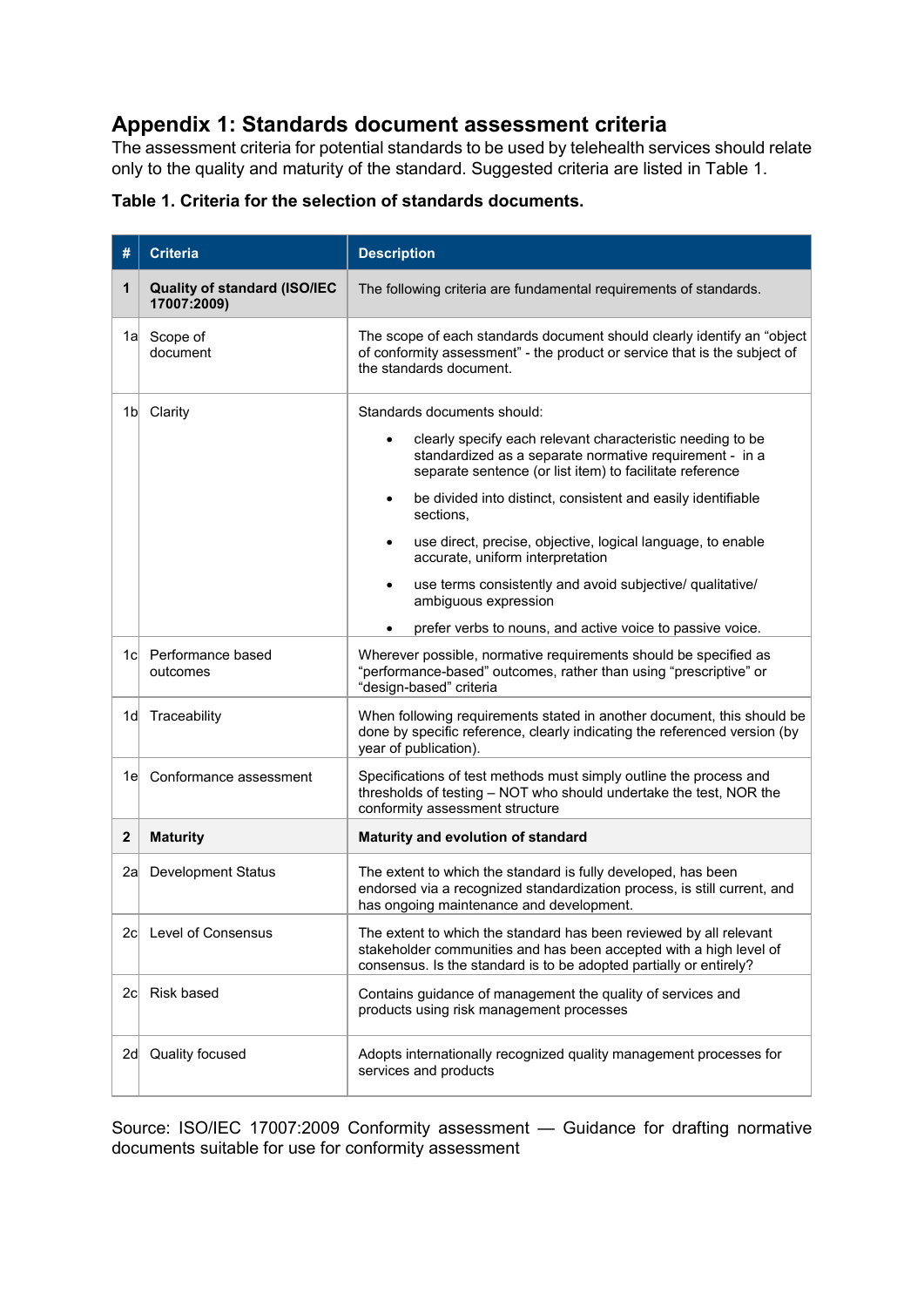# <span id="page-14-0"></span>**Appendix 2: Risk management for telehealth services and technologies**

It is recommended that a risk management process be used to identify key risks related to the use of technology services and products by telehealth services. Risk management is a four step process:

- Risk assessment identification, requires the key risks to telehealth services to be identified by the healthcare organization.
- Risk assessment analysis, requires the healthcare organization to analysed the healthcare processes that use telehealth services.
- Risk assessment evaluation, requires the healthcare organization to evaluate the risks for all healthcare actors in the healthcare processes that use telehealth services.
- Risk treatment requires the healthcare organization to create quality plans that contain effective risk treatments for managing risks to the quality objectives of the organization.

Sources: AS ISO 13131:2017, ISO 31000. The ACRRM position statement on defining safe and quality: Procedural and advanced care in rural and remote locations (2018) also provides guidance on risk management processes.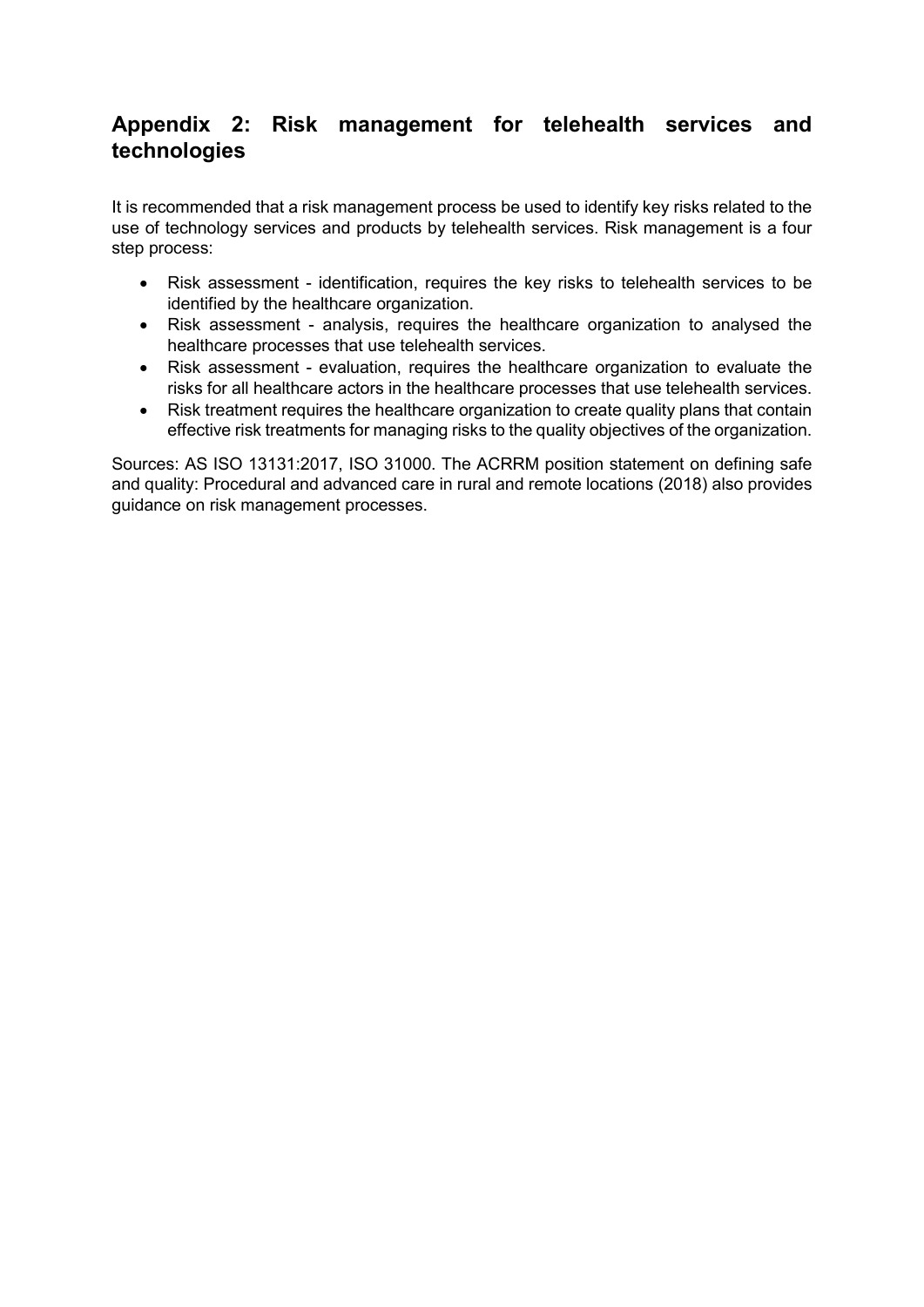# <span id="page-15-0"></span>**Bibliography of guidelines and standards relevant to telehealth services**

For a list of key international and Australian telehealth guidelines please refer to the ATHS website: http://www.aths.org.au/resources/guidelines/

For a partial list of publications relating to clinical guidelines please refer to the ATHS website: http://www.aths.org.au/publications-on-clinical-guidelines/

A non-exhaustive list of international standards relevant to telehealth services is provided below.

IEC 82304-1, Health software — Part 1: General requirements for product safety

IEC 82304-1:2016 Health software — Part 1: General requirements for product safety

IEC/ISO 80001-series (14 parts) Application of risk management for IT-networks incorporating medical devices

ISO 13485:2016, Medical devices — Quality management systems — Requirements for regulatory purposes

ISO 13940:2015, Health informatics — System of concepts to support continuity of care

ISO 14971, Medical devices — Application of risk management to medical devices

ISO/IEC 17007:2009 Conformity assessment — Guidance for drafting normative documents suitable for use for conformity assessment

ISO 25237, Health informatics — Pseudonymization

ISO 26000:2010, Guidance on social responsibility

ISO 27799, Health informatics — Information security management in health using ISO/IEC 27002

ISO 27799:2016 Health informatics — Information security management in health using ISO/IEC 27002

ISO 31000:2018, Risk management — Guidelines

ISO 81001-1 Health software and health IT systems safety, effectiveness and security — Part 1: Principles and concepts (currently in FDIS ballot before being finalised and submitted for publication)

ISO 9000:2015, Quality management systems — Fundamentals and vocabulary

ISO 9001:2015, Quality management systems — Requirements

ISO 9004, Quality management — Quality of an organization — Guidance to achieve sustained success

ISO 9241-11, Ergonomics of human-system interaction — Part 11: Usability: Definitions and concepts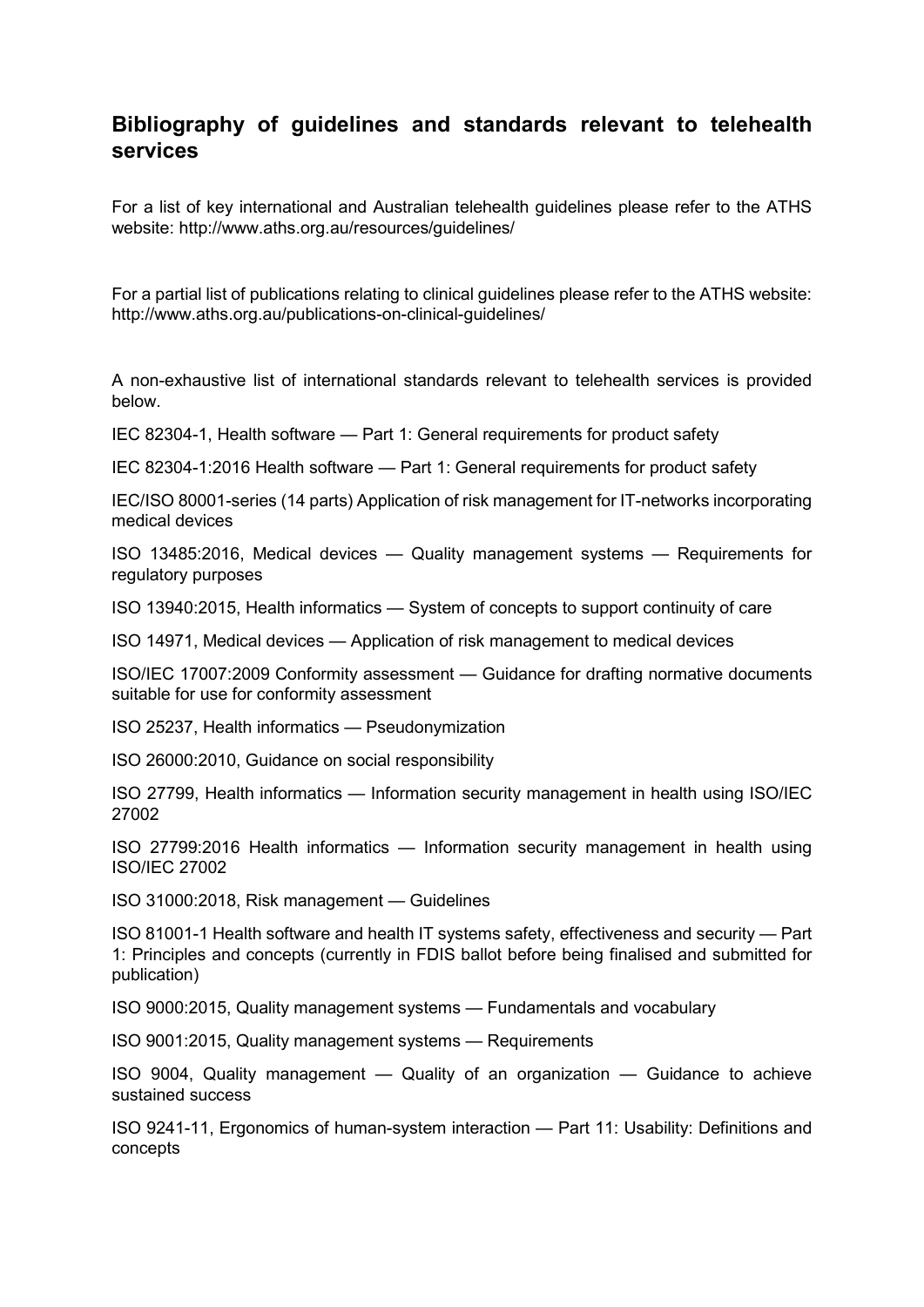ISO 9241-20:2008, Ergonomics of human-system interaction — Part 20: Accessibility guidelines for information/communication technology (ICT) equipment and services

ISO 9241-420:2011, Ergonomics of human-system interaction — Part 420: Selection of physical input devices

ISO/81001-11), Health software and health IT systems safety, effectiveness and security — Part 1: Principles and concepts

ISO/FDIS 13131 Health informatics—Telehealth services—Quality planning guidelines. ISO. Retrieved February 11, 2021, Available from https://www.iso.org/cms/render/live/en/sites/isoorg/contents/data/standard/07/59/75962.html

ISO/IEC 17021-1:2015, Conformity assessment — Requirements for bodies providing audit and certification of management systems — Part 1: Requirements

ISO/IEC 20000 (all parts), Information technology — Service management

ISO/IEC 27000:2018, Information technology — Security techniques — Information security management systems — Overview and vocabulary

ISO/IEC 27001, Information technology — Security techniques — Information security management systems — Requirements

ISO/IEC 27002, Information technology — Security techniques — Code of practice for information security management

ISO/IEC 31010, Risk management — Risk assessment techniques

ISO/IEC 62304, Medical device software — Software life cycle processes

ISO/IEC 80001-1, Application of risk management for IT-networks incorporating medical devices — Part 1: Roles, responsibilities and activities

ISO/IEC Guide 51:2014, Safety aspects — Guidelines for their inclusion in standards

ISO/IEC/TR 80001-2-1, Application of risk management for IT-networks incorporating medical devices — Part 2-1: Step by Step Risk Management of Medical IT-Networks; Practical Applications and Examples

ISO/IEEE 11073 (all parts), Health informatics — Device interoperability

ISO/TR 18307:2001, Health informatics — Interoperability and compatibility in messaging and communication standards — Key characteristics

ISO/TR 22696:2020 Health informatics — Guidance on the identification and authentication of connectable Personal Healthcare Devices (PHDs).-

In relation to personal healthcare devices, the Continua Guidelines (https://www.pchalliance.org/continua-design-guidelines) and IHE profiles for medical devices (https://www.ihe.net/ihe\_domains/devices/) have been the most relevant source of standards, although there is also the ISO/IEEE 11073 series of standards on personal health device communications and some transitioning to HL7/FHIR is underway

ISO/TS 17975:2015 Health informatics — Principles and data requirements for consent in the Collection, Use or Disclosure of personal health information [ OAIC guidelines and State/Territory legislation are probably more relevant].

ISO/TS 21564, Health Informatics — Terminology resource map quality measures (MapQual)